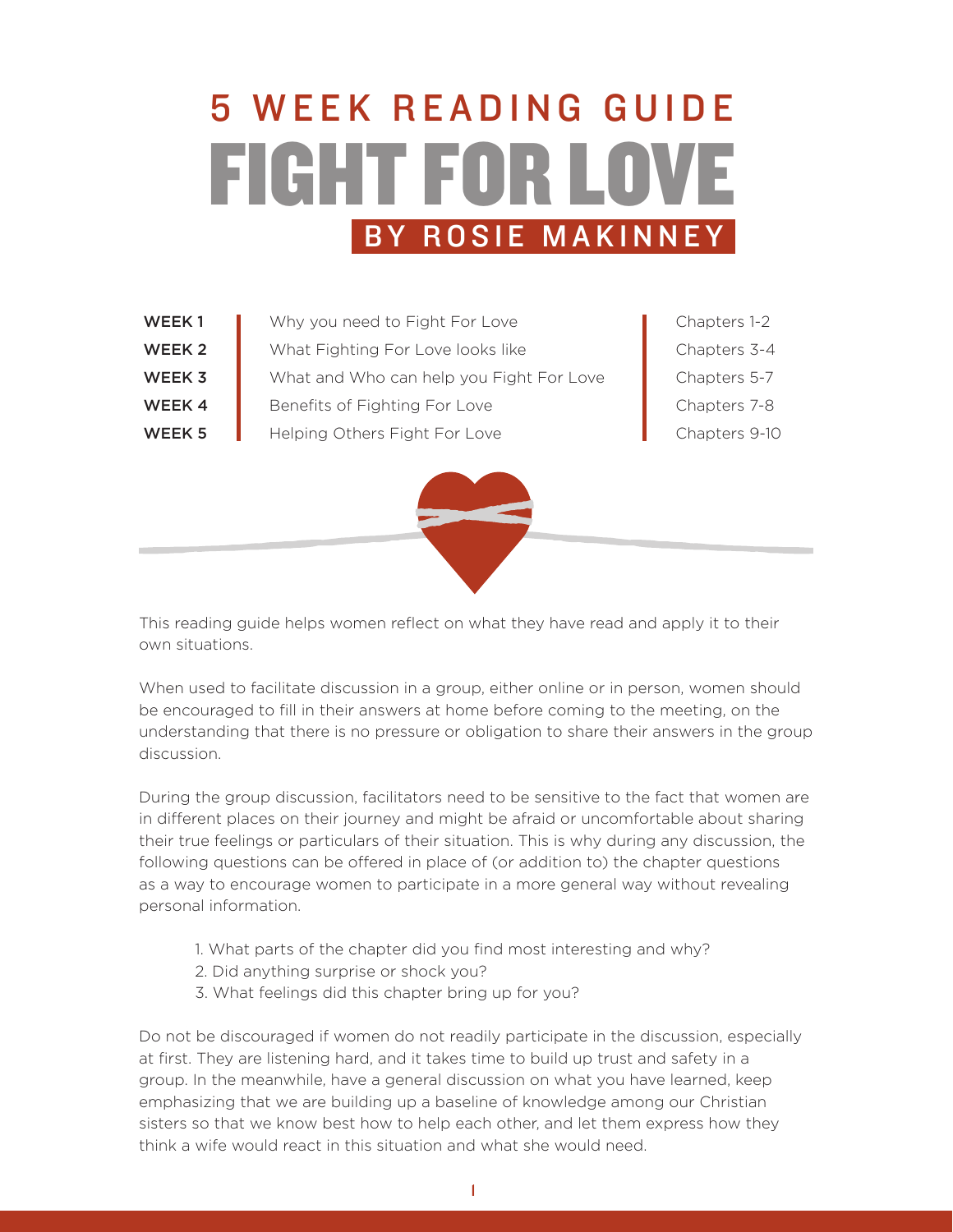# WEEK 1 **WEEK**

### WHY YOU NEED TO FIGHT FOR LOVE CHAPTERS 1-2

#### INTRODUCTION & CHAPTER 1: THE PROBLEM WITH PORN, PAGES 1-17

Using findings from the latest studies, this chapter sets out to prove how porn negatively affects relationships, destroying authenticity and intimacy, and creating dissatisfaction in and out of the bedroom.

'Your desire for deep intimacy is holy and good. You were made in the image of God, and He is all about relationships. God the Trinity is three persons in one. You can't get more intimate or relational than that! The anxiety you feel at being disconnected from your husband is a bittersweet reminder of how you were made to love and be loved. In that way, your discontentment in the way things are is actually a holy unrest, an impulse from God Himself.' Page 2

#### How does your husband's porn use make you feel?

To what extent have messages in the media and popular culture about porn being harmless and even healthy for relationships confused, silenced, or discouraged you?

What strategies have you already tried to get the porn out of your marriage? (things like competing sexually, turning a blind eye, dieting, changing your appearance, obsessive exercising, trying to become the perfect wife, ignoring it, or accommodating it.)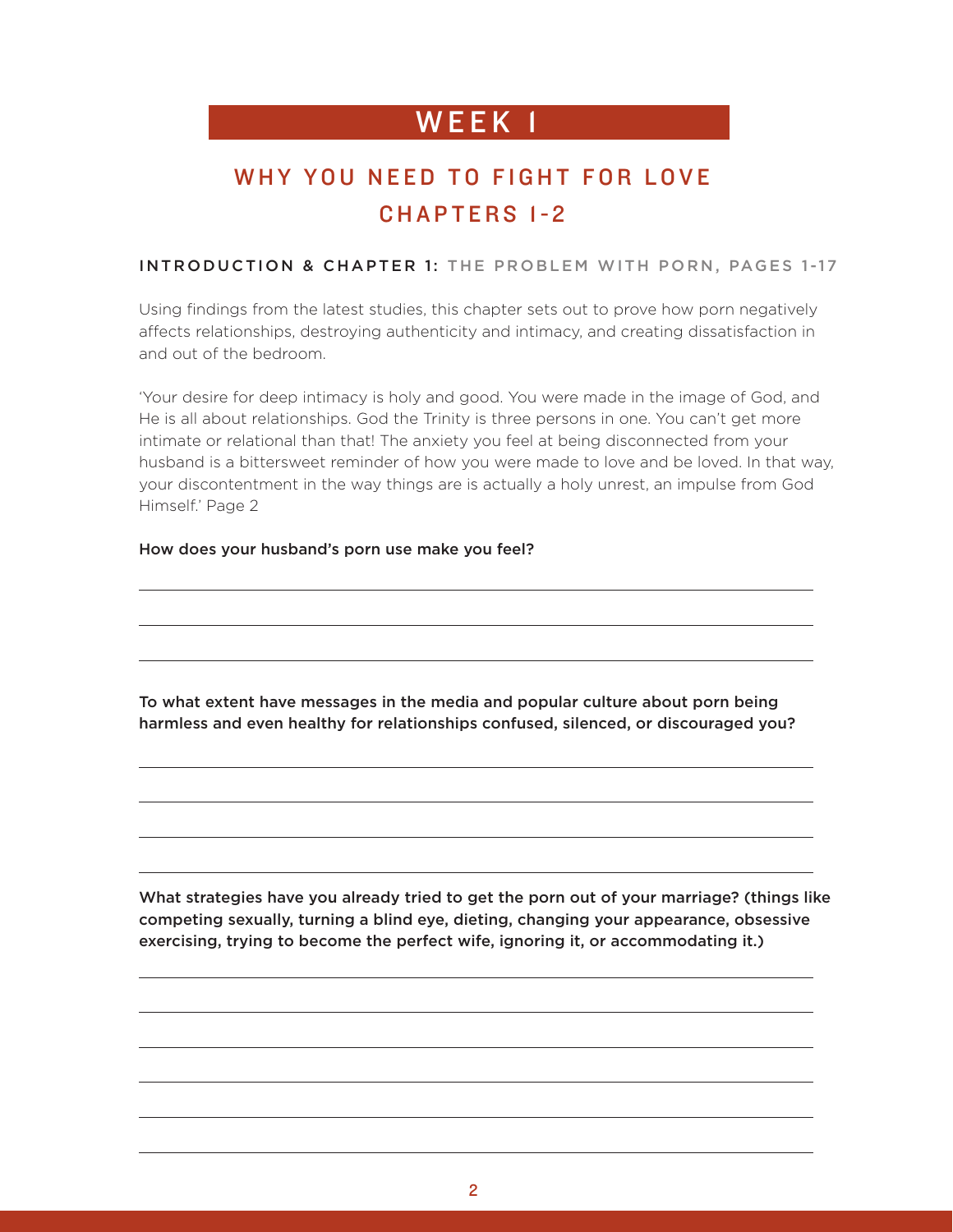# GO DEEPER

### Listen to *Fight for Love* Podcast  $-$  A Christian podcast made by women for women. A weekly, lively panel-discussion show where we talk about dealing with a porn-addicted spouse. Real Stories. Real Women. Real Hope.

### https://www.podcastics.com/podcast/246/link/

For further information on how pornography affects relationships, watch episode 2 of Fight The New Drug's short documentary series, Brain, Heart, World. https://brainheartworld.org/

RECOMMENDED RESOURCES (These are especially helpful for spouses of addicts.)

Carnes, Stefanie *Mending a Shattered Heart: A Guide for Partners of Sex Addicts.* 

Carnes, Patrick, M. Laaser and D. Laaser *Open Hearts: Renewing Relations with Recovery, Romance and Reality.*

Conquest, Wendy *Letters to a Sex Addict: The Journey through Grief and Betrayal.*

Corcoran, Maurita *A House Interrupted: A Wife's Story of Recovering from Her Husband's Sex Addiction.* 

Laaser, Debra *Shattered Vows: Hope and Healing for Women Who Have Been Sexually Betrayed.*

Palmer, Vicki Tidwell *Moving Beyond Betrayal: The 5-Step Boundary Solution for Partners of Sex Addicts.* 

Schaef, Anne Wilson *Escape from Intimacy: Untangling the "Love" Addictions: Sex, Romance, Relationships.*

Steffens, Barbara and Marsha Means *Your Sexually Addicted Spouse: How Partners Can Cope and Heal.*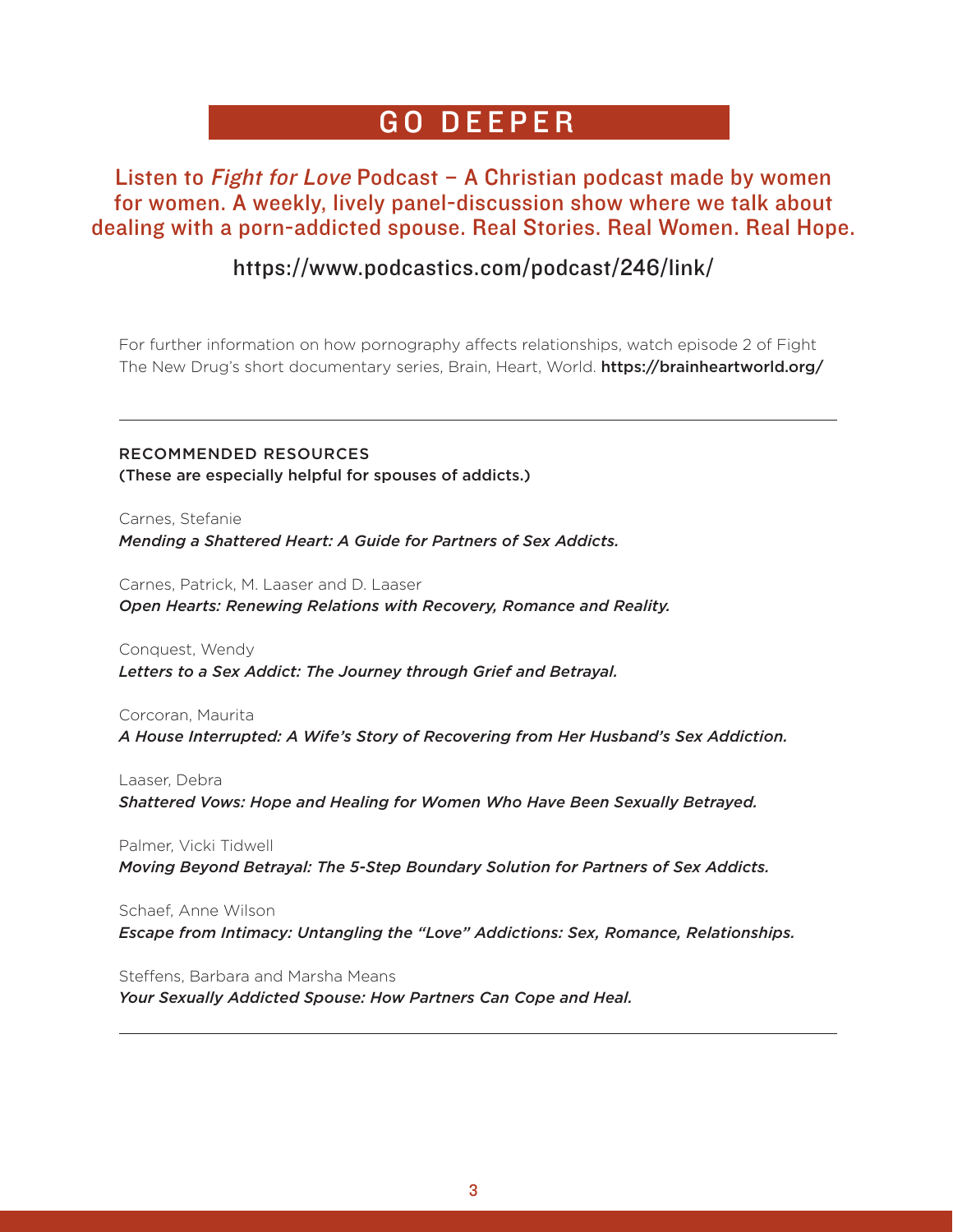# WEEK 1 **WEEK**

### WHY YOU NEED TO FIGHT FOR LOVE CHAPTERS 1-2

#### CHAPTER 2: HOW PORN HIJACKS THE BRAIN (PAGES 19-32)

Using the latest findings in neuroscience, this chapter reveals the real reasons why people use porn and also why they can't stop. Despite what the media tells us, porn is not a harmless, idealized version of sex. Porn is an artificial, supernormal stimulus that hijacks and rewires the brain.

The following concepts are explained: how porn eventually numbs the reward circuit; how it creates addictive pathways in the brain; why it changes your sexual tastes; and why it causes a decline in executive functioning.

Readers are made aware that the longer porn use is ignored, the more entrenched the compulsion becomes and the less able addicts are to do anything about it themselves. The chapter ends with the good news that porn-induced changes to the brain are reversible.

*Repeated porn use can create a build up of a chemical that functions like a set of brakes, causing a baseline change in a person's reward circuit. It dulls enjoyment of not just porn, but anything and everything. Nothing gives the same pleasure (page 25).*

#### What changes have you noticed in your husband?

*Porn use often escalates to darker, more extreme material. When what is being watched no*  longer satisfies as it once did, users need to find something that pushes the envelope a little bit *more, and a little bit more, and a little bit more. Usually, people don't start using porn to watch overwhelmingly vulgar or violent material. They start with what society would deem 'normal'*  types, and then they slowly escalate to worse and worse material, as they need to keep up the *dopamine rush. As a wife, what you need to know is this: the longer you stay silent, the deeper into his pit your husband will descend (page 24).*

#### When is the right time for you to address compulsive porn use in your marriage?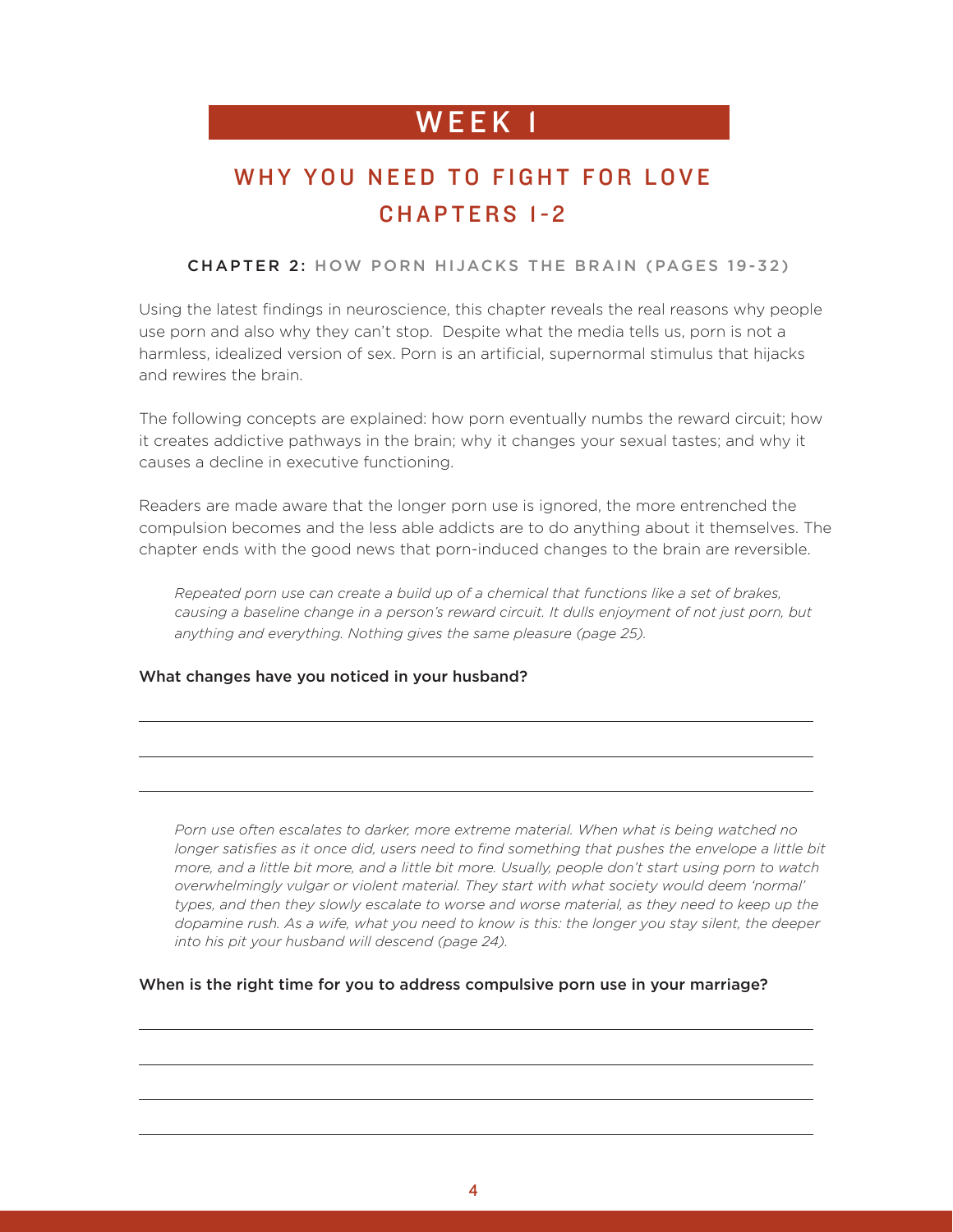*If porn is an issue in your marriage, you don't need me to tell you that something feels off*  with your sex life. Heavy porn use typically manifests in one of two very different ways. Either *a husband's sex drive goes through the roof, causing a wife to feel pressured to have sex far more frequently that she would like and/or to partake in acts commonly featured in porn. Or he consistently avoids and rejects her sexually, sometimes even turning the situation around and blaming her for his lack of interest. Either way, a wife inevitably ends up feeling like his disappointment, dissatisfaction, or disinterest is her fault(page 29).*

How do you think porn is affecting your marital intimacy?

# GO DEEPER

For further information on how pornography affects the brain, watch episode 1 of Fight The New Drug's short documentary series, Brain, Heart, World.

https://brainheartworld.org/

#### RECOMMENDED RESOURCES

Struthers, William M *Wired for Intimacy: How Pornography Hijacks the Male Brain.* 

Wilson, Gary *Your Brain on Porn: Internet Pornography and the Emerging Science of Addiction.* 

Your Brain on Porn: www.yourbrainonporn.com (an incredible collection of scientific research about the effects of internet porn on the brain).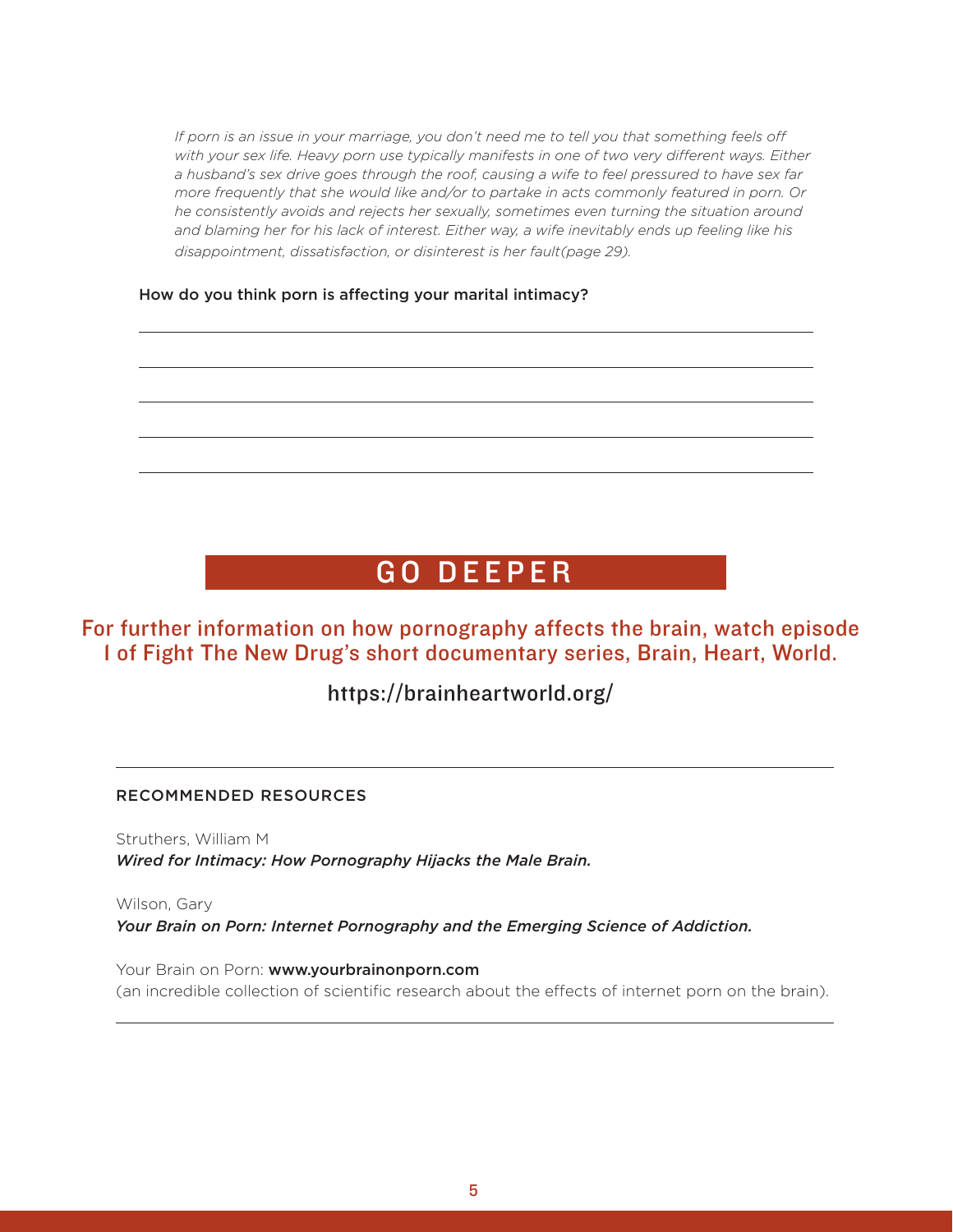### WHAT FIGHTING FOR LOVE LOOKS LIKE CHAPTERS 3-4

CHAPTER 3: THE FAITHFUL RESPONSE (PAGES 33-48)

This chapter addresses the question, "What should a godly wife do when the lifestyle of her husband, her earthly authority, is in direct opposition to the Word of God?"

*By remaining obedient to the Lord, a wife can aid in bringing her husband to repentance (page 38).*

Do you agree with this statement? Have you seen this principle at work in other areas of your life? Or in other relationships?

*In a nutshell, God is telling you to keep yourself clean and pure. In the context of a marriage where compulsive porn use is an issue, your "wifely duty" is not to make your husband feel better about his struggles, but to protect your heart, and mind, and body from being polluted. Take whatever steps you need to keep yourself emotionally, spiritually, and physically "clean." Ask yourself the tough questions. Is becoming one with a man who has just filled his mind with pornographic images keeping yourself pure? Is watching it with him a way to keep your own mind and heart pure? Is accommodating it in your house a God-honoring, good idea (page 39)?*

#### What would it look like in your situation to keep yourself pure from your husband's, or your own, pornography use?

*Changing your behavior and putting up boundaries is most likely going to make your husband uncomfortable, and that's okay. Prepare yourself for the possibility of a variety of attempts*  to get you to relent, or soften your stance. But whatever comes your way, be it in the form of *shaming accusations, angry threats, self-pitying moping, or tearful promises to change, hang on to the biblical promise that his pain and discomfort are necessary for change. Godly sorrow leads to repentance (2 Cor. 7:8–11).*

*You may also encounter resistance from unexpected quarters: your church, relatives, friends, or counselors. But, remember, any advice that has you doing anything other than putting up strong boundaries—no matter how "Christian" it is made to sound—is actually enabling the hook of addiction to sink in further. The Word of God commands women to be pure, which means standing firm against porn in their marriages, families, and homes (page 45).*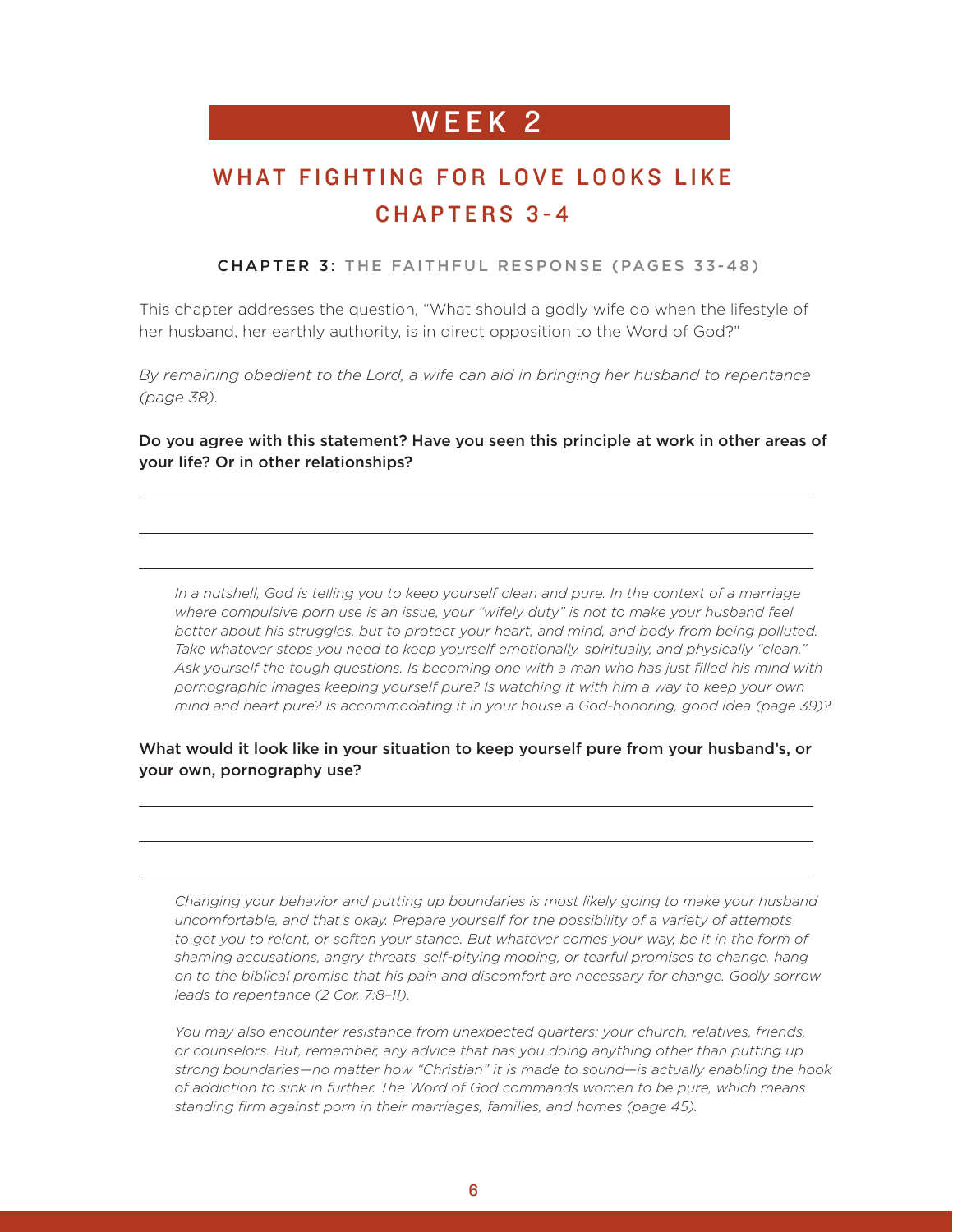Where do you anticipate resistance coming from? What are you most concerned about?

*You are not merely a side note in your husband's story, you have an up-front central role to play in God's plan for his redemption and restoration (page 39).* 

Did this come as a surprise to you, or is this confirmation of something that has been stirring inside of you for a while?

# GO DEEPER

Make no mistake; taking a stand on pornography is an act of warfare. I highly suggest you read Priscilla Shirer's study, Armor of God, as part of your preparation.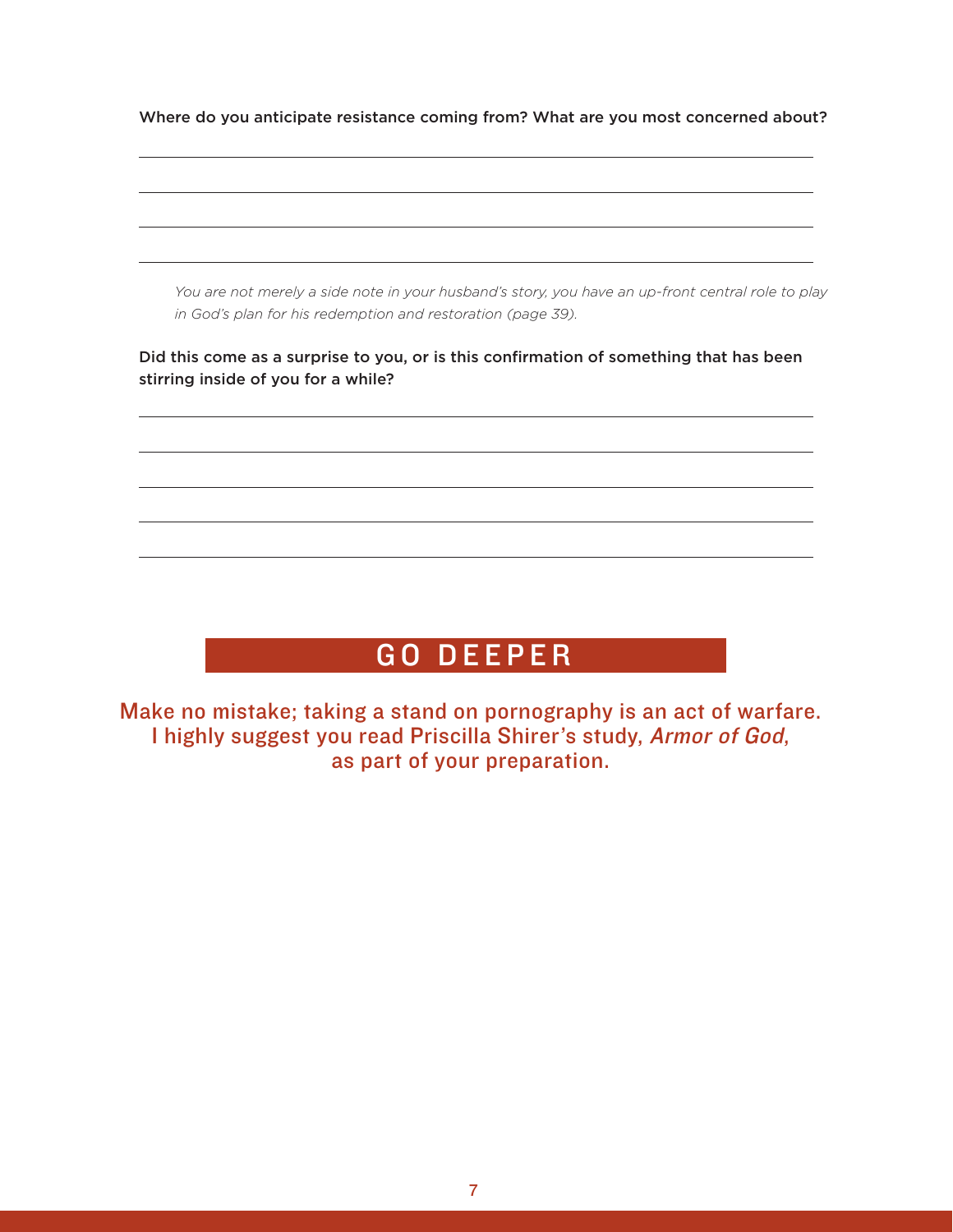### WHAT FIGHTING FOR LOVE LOOKS LIKE CHAPTERS 3-4

#### CHAPTER 4: THE TRUTH ABOUT RECOVERY (PAGES 49-62)

This chapter provides a road map for the journey ahead and introduces the foundational scripture of 1 John 1:7 upon which this recovery approach is based. By explaining that beneath porn addiction is an underlying intimacy disorder, readers are shown how "walking in the light" (telling the truth) will create the "fellowship" that will ultimately heal the intimacy disorder and the porn addiction.

Readers are given practical advice about what to look for in a recovery program and shown that without the truth there is no hope for personal sobriety or relational reconciliation.

*…when your husband is deep in his addiction, someone has to act as a surrogate pre-frontal cortex and make good decisions for him. Until you find a good therapist or program or group to take on that role, it is up to you. Also, this bears saying: your job is not to cure your husband, but to get him to someone who can (page 50).*

#### How does it make you feel to finally understand exactly what your role is?

*.*

*This may or may not come as a surprise, but beneath an addict's compulsive porn use lies a deeper issue of avoiding intimacy. In simple terms, there is an unmet need for connection that is driving the need for porn, or affairs, or anonymous sex. Now, don't misunderstand me, I'm not saying that his need for connection is because you have failed in some way. No, this lack has nothing to do with you. This started way before he met you. What I'm talking about is the way that he feels permanently disconnected from other people because he is primarily disconnected from the Lord—the ultimate source of connection his soul longs for— leading him to hide part of himself from God as well as others. Somewhere along the line he decided that expressing vulnerability and weakness was a bad idea, and he has been repressing those feelings ever since. Trouble is, hiding and repressing emotions always comes out sideways. Porn is a perfect outlet for feelings such as fear, anger, and powerlessness that come with being isolated from both God and people (page 52).*

#### Not considering his porn usage, are you currently satisfied with the level of emotional intimacy you have with your husband?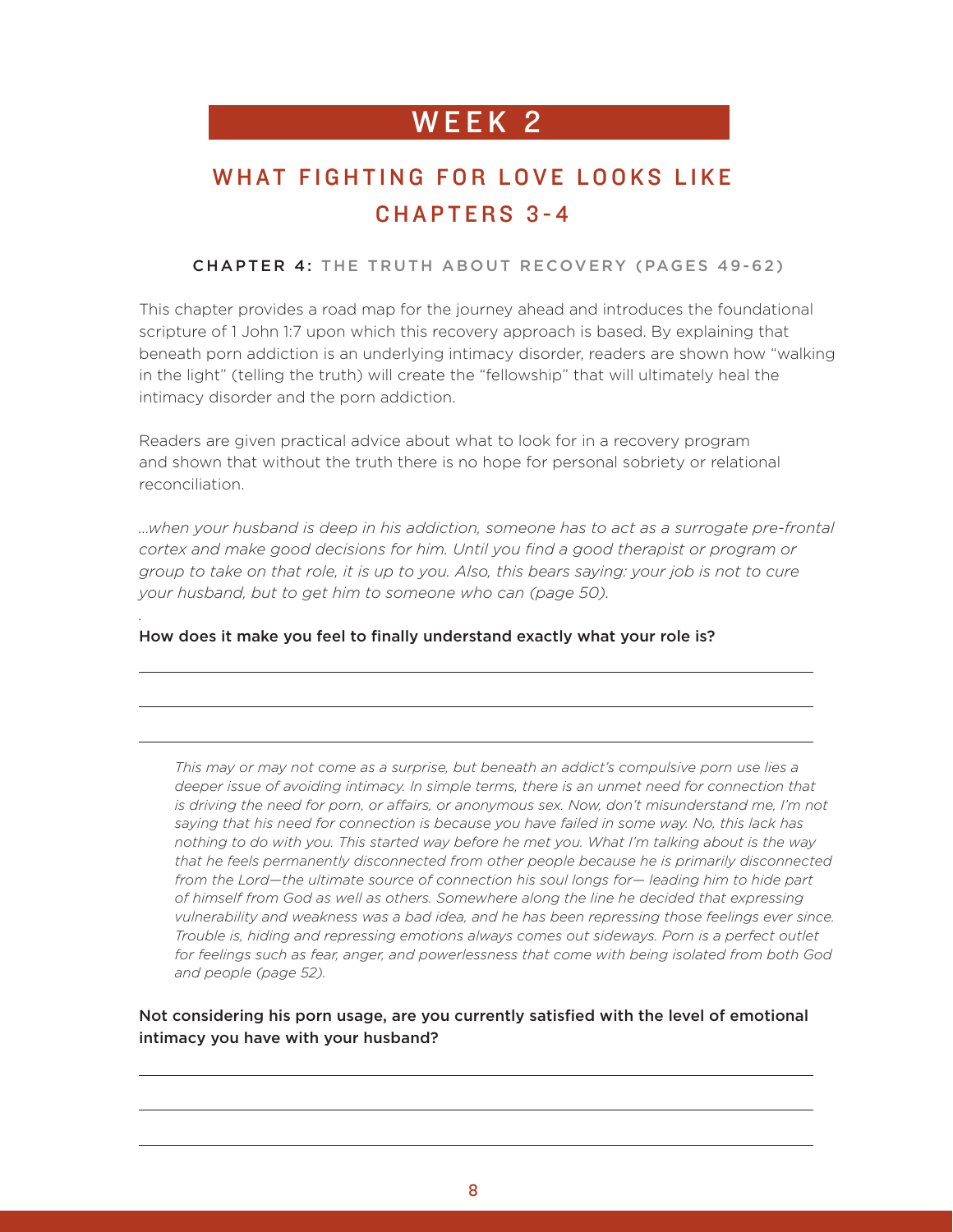*It is deception, not the truth, that destroys marriages (page 57).* 

Which do you feel has damaged your trust more—the betrayal with pornography use or the deception about it?

*In recovery, I learned that wives of porn addicts develop many ways of coping, all of which are variations of hiding their truth: staying busy or staying aloof, being hyper-controlling, or perhaps even hyper-sexual. Though I didn't know all these things at the start, I eventually learned that*  recovery for me meant getting off the merry-go-round and getting in touch with how hurt and *angry I really was. Yes, my husband was the one whose sin created the mess we were in, but my ways of coping weren't helping me, him, or my relationship with God (page 60).*

How do you feel about getting in touch with, and also sharing, emotions that you may have repressed or avoided for years?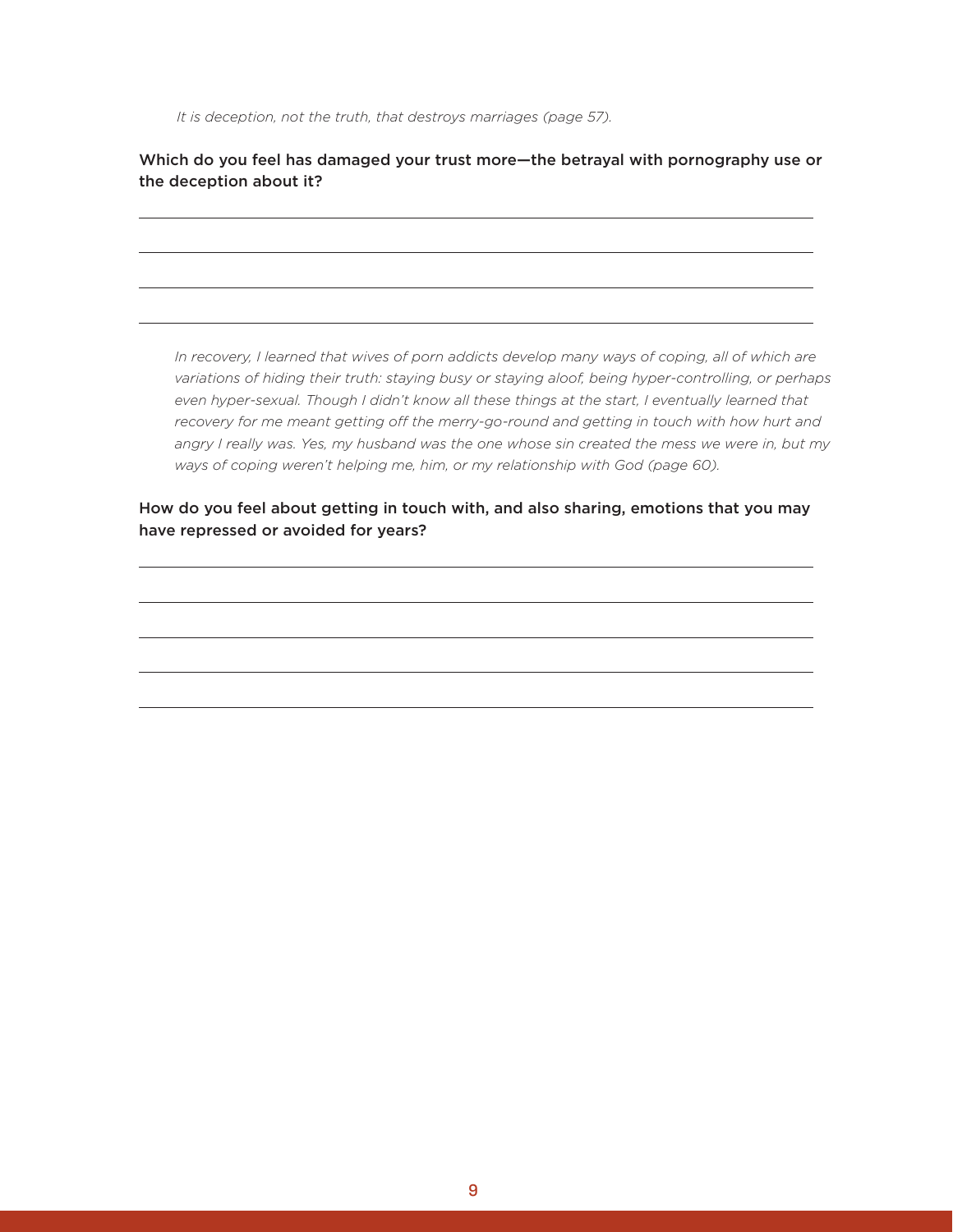### WHAT AND WHO CAN HELP YOU FIGHT FOR LOVE CHAPTERS 5-6

#### CHAPTER 5: THE TOOLS OF RECOVERY (PAGES 63-92)

In this chapter readers are introduced to the four main tools they will use to take back their marriages: a full disclosure, a partner survey, a safety plan, and a period of celibacy. Case studies help readers prepare for the challenges of implementing each step.

*If the thought of a full disclosure feels overwhelming to you, rest assured you are not alone. Disclosure is daunting for literally everyone. Think of it as the therapeutic equivalent of sterilizing a wound—excruciating, but utterly necessary. When you are trying to prevent infection from setting in, you have to get all the dirt out (page 65).*

#### What are your biggest concerns about disclosure?

*.*

*Real fellowship in a marriage requires you to tell the truth also. Be prepared to dig deep and get*  in touch with how you really feel. The Partner Response Survey helps you identify ways that your *husband's compulsive porn use has affected you mentally, physically, sexually, and spiritually. In a supervised session, you read your answers aloud, and your husband is not permitted to respond or defend himself. He simply has to hear you. Without name-calling or blaming, you express your hurt, pain, frustration, anger, and disgust without fear of contradiction or reprisal (page 78).*

#### What is your initial reaction to completing and sharing the partner assessment survey?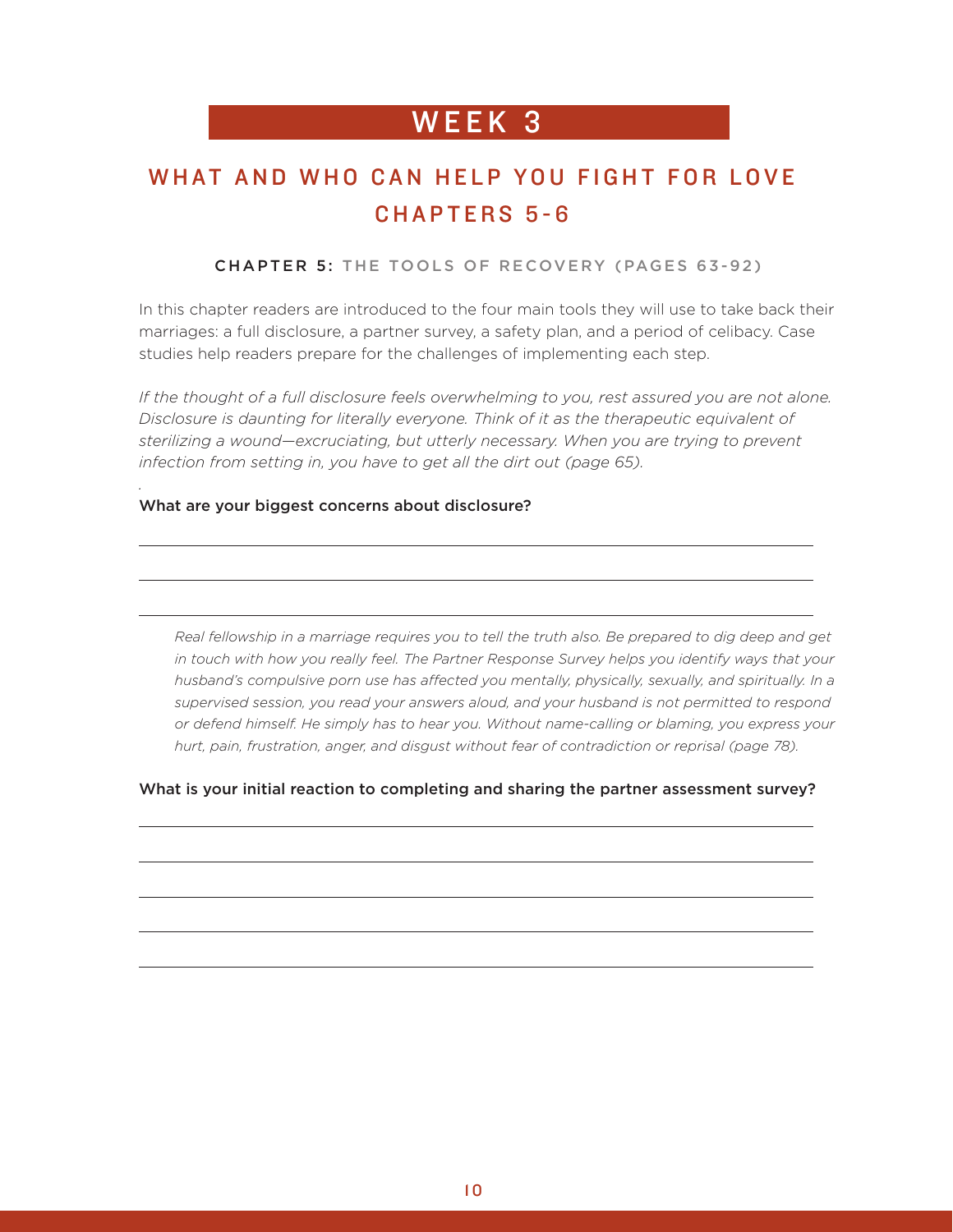*A period of celibacy is highly recommended at the beginning of recovery. Having more sex is not the answer, especially in the weeks following a full disclosure. Your husband's altered expectations around sex need time to reboot, as does his warped view of reality. The suggested time frame for celibacy is normally ninety days (page 81).* 

#### What fears or apprehensions do you have about the idea of ninety days of celibacy?

*The time to think about what to do if your husband relapses is not after the event, but before. A safety plan is a personalized, practical plan of what to do if your husband looks at porn again. The point of the safety plan is not to punish him but to help you respond in a healthy and effective way (page 88).*

How does the idea of having a safety plan in your back pocket make you feel? What are your thoughts/concerns about setting boundaries?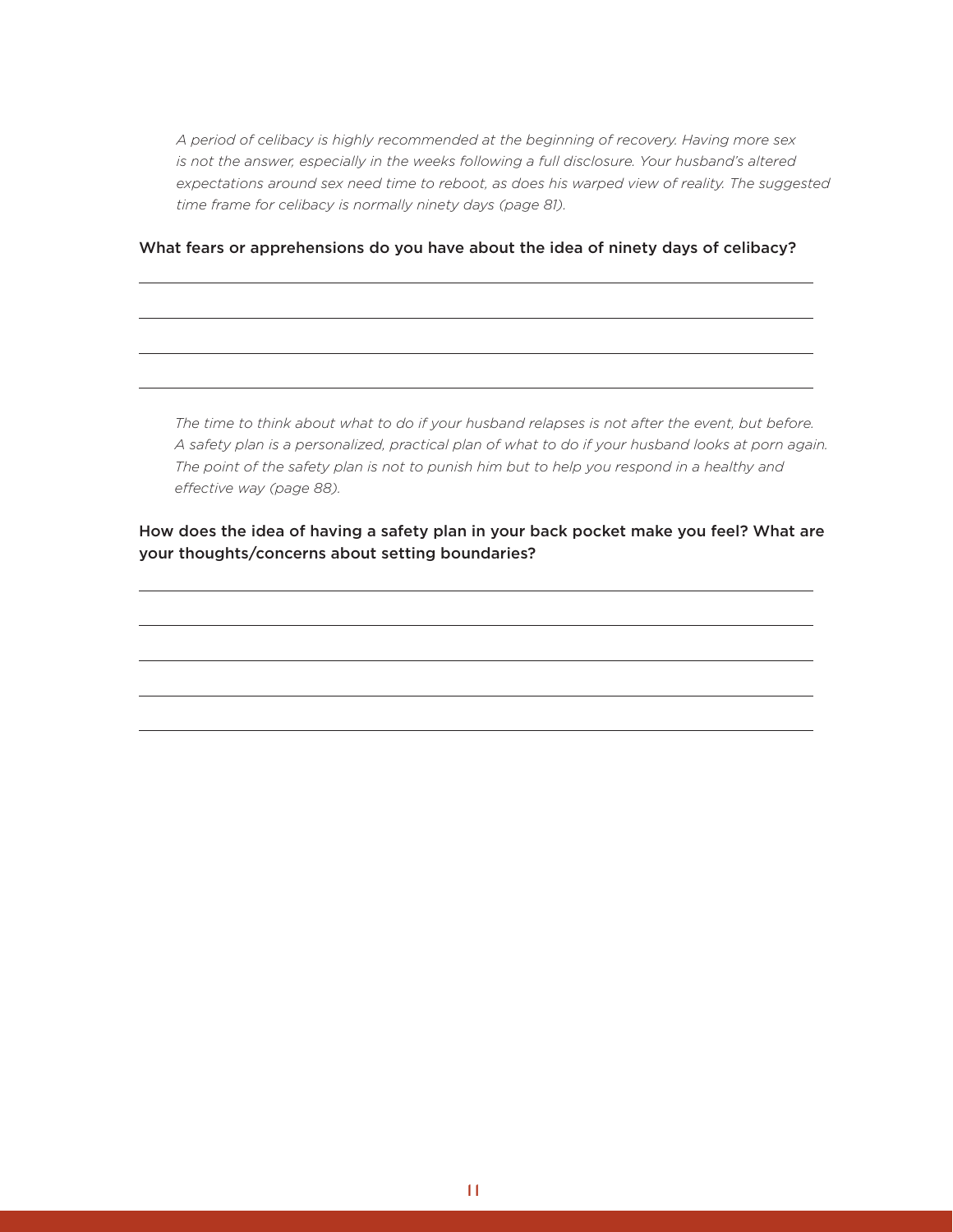### WHAT AND WHO CAN HELP YOU FIGHT FOR LOVE CHAPTERS 5-6

#### CHAPTER 6: FREEDOM THROUGH FELLOWSHIP (PAGES 93-108)

This chapter highlights the miraculous healing power of group work for wives. Readers are given a window into this safe environment where women are able to process their trauma and experiment with new, authentic ways of trusting and sharpening each other before transferring their new skills to their marriages. Guidelines are provided for how to discern if a group is healthy, and tips for setting up and running a group (where none is currently available) are also included.

*A healthy recovery group is a laboratory for relational intimacy, a safe space for experimenting with how to be authentic, honest, and truth-telling with others before transferring those skills back to your marriage (page 95).*

*.*

What appeals to you about being part of a group of other women in the same situation?

*Most women find they have to push themselves past tremendous fear to walk into the room for the first time. What are they going to think? What am I going to say? What if they've never heard this before? Was I safe? Would I know the other people? Would they recognize me from somewhere (page 97)?*

What are your fears about going to a recovery group specifically for wives of porn addicts?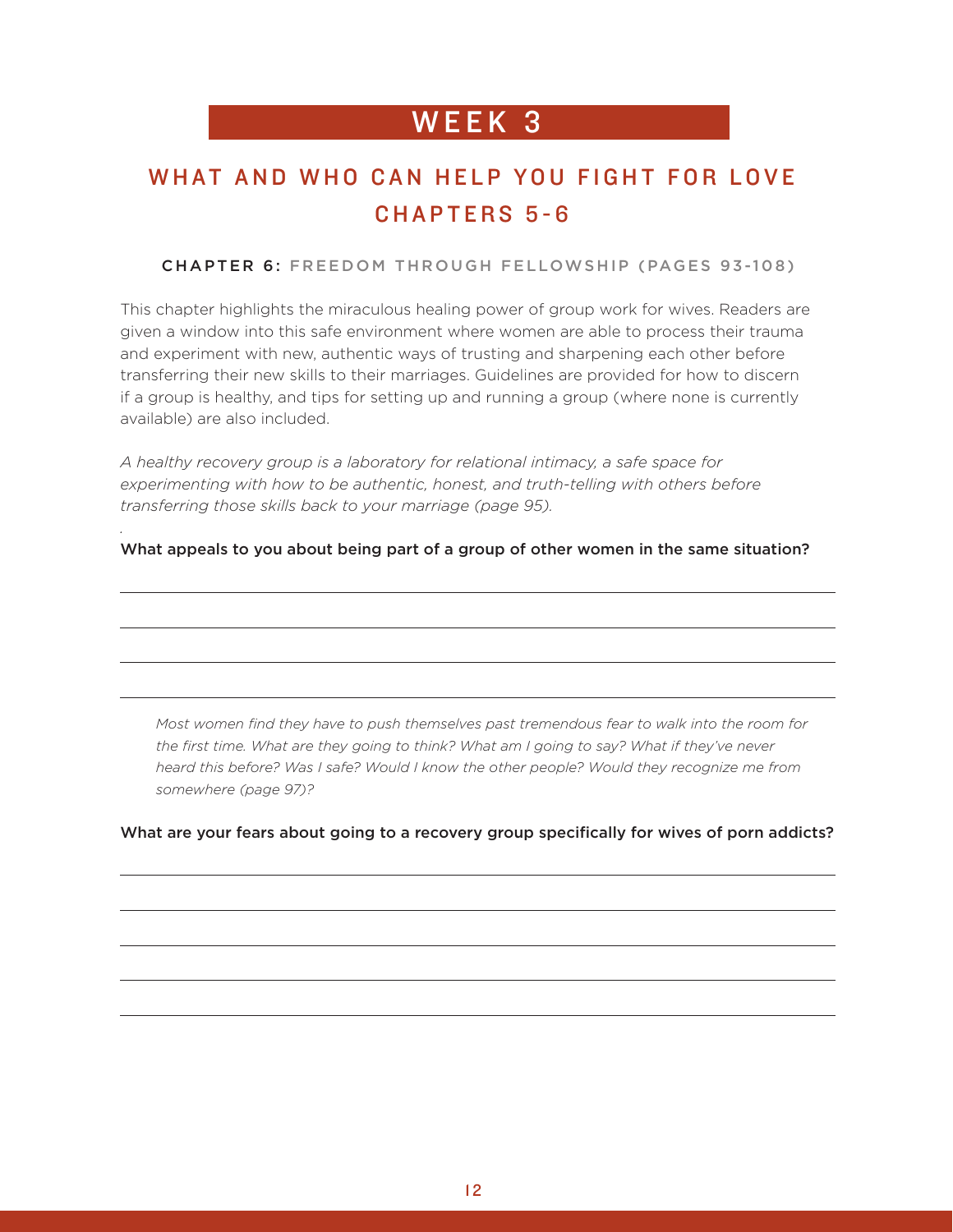*Amidst all the chaos and hurt and confusion, remember that God is doing something in you*  too. He has not forgotten you. You are not something he needs to half-heartedly deal with in *the margins while he expends the majority of his energy on the real issue of your husband. You aren't ancillary, or an afterthought. He sees you, He knows you, and He wants to heal you and*  change you too in the middle of all this. God is working in all of this for you too (page 107).

Do you have any idea what areas of your life God might be about to bring into the light for healing?

# GO DEEPER

### Join our growing movement of women encouraging each other in their fight for love on Facebook:

### Fight For Love Fellowship Facebook Group

OTHER ONLINE RECOVERY GROUPS OFFER INDIVIDUAL THERAPY, GROUP THERAPY, AND FURTHER RESOURCES ON HEALING FROM THE TRAUMA OF BETRAYAL

Pure Desire Betrayal Trauma Recovery Recover Bloom Addo Recovery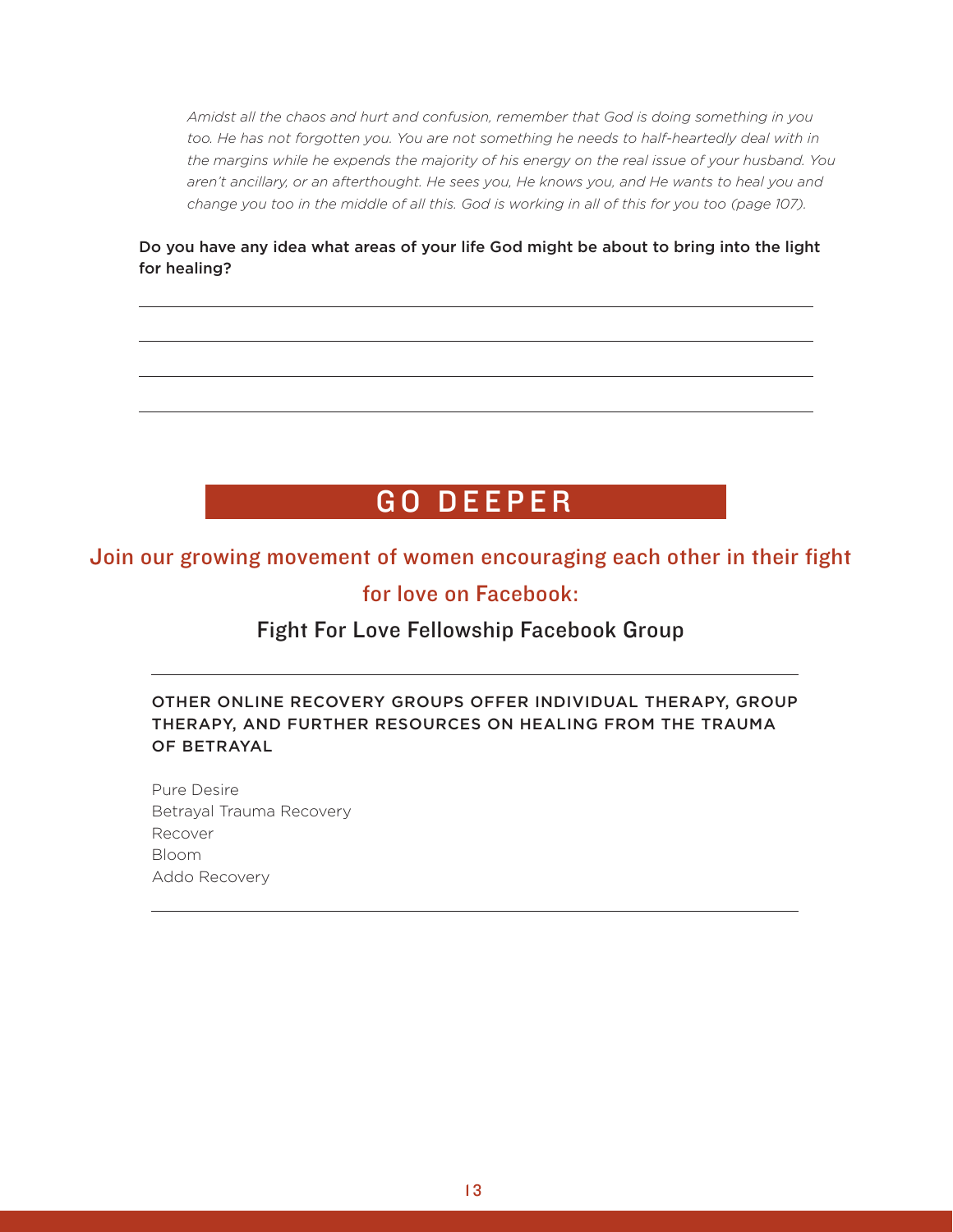### BENEFITS OF FIGHTING FOR LOVE CHAPTERS 7-8

#### CHAPTER 7: YOUR HEALING JOURNEY (PAGES 109-124)

In this chapter readers are shown that in order to heal and move themselves forward, unhealthy ways of coping must be faced and addressed. Discovering their role in the dysfunctional dance is the way to stop the pattern from being repeated or passed on to children. The concept of codependency is introduced, and readers are given the hope of a new way of living.

Whenever you rely on an outside source of validation for your self-worth (outside of God), *you can be said to be codependent. Everyone does this sometimes, so the reassuring news is that everyone is codependent to some extent. However, when the only way you can control how you feel on the inside is by controlling what happens on the outside, you are destined for heartache and trouble (page 114).*

When you were reading about the codependent ways in which wives often attempt to control painful or confusing situations, did any of those resonate with you?

How would you like your interactions with your spouse to be different?

*.*

What fears or beliefs are holding you back from making those changes?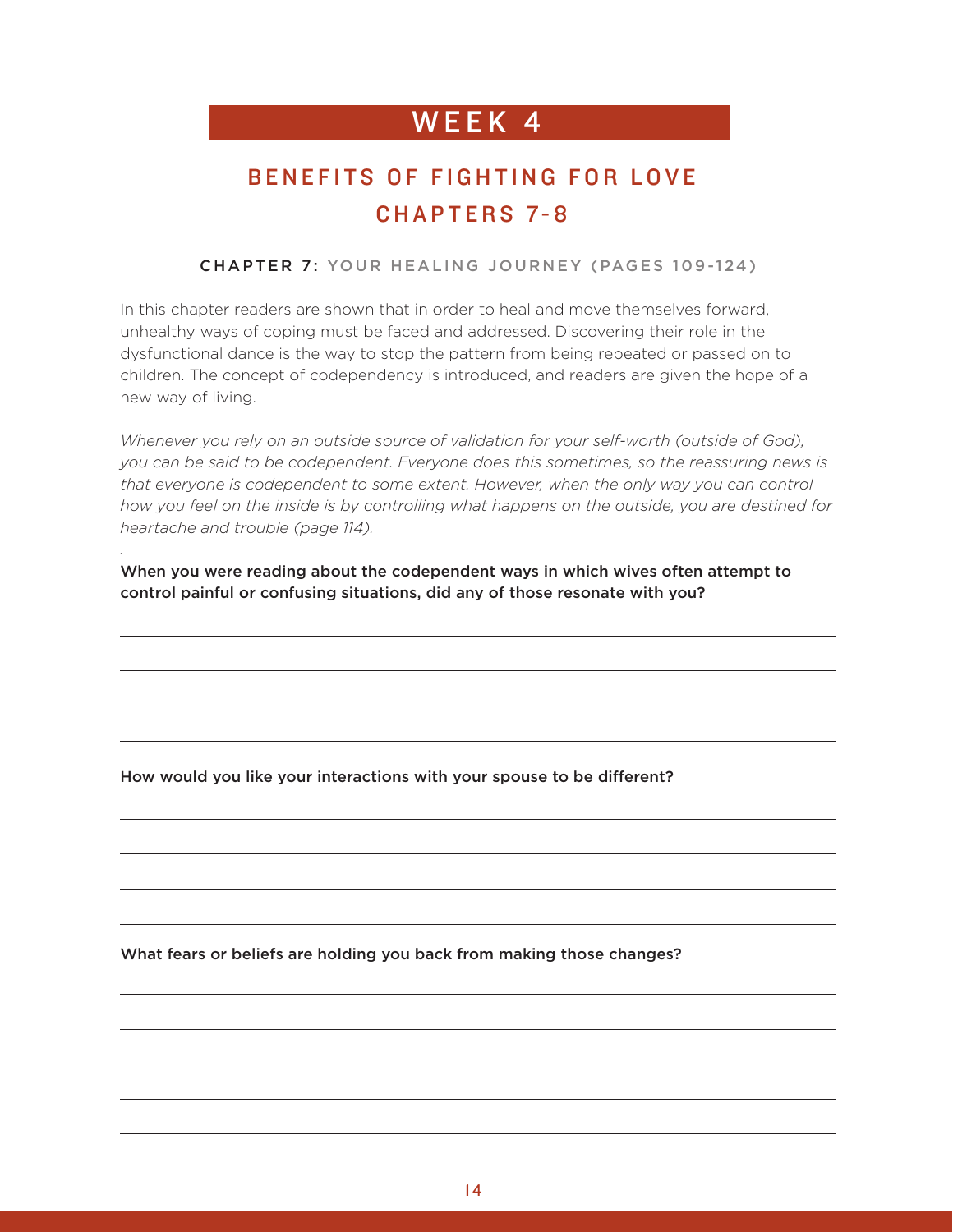### GO DEEPER

### Listen to the Fight For Love Podcast episode "What is Codependency?" at https://www.podcastics.com/episode/24558/link/

### RECOMMENDED RESOURCES (THESE ARE SPECIFICALLY TARGETED TO CODEPENDENCY.)

Beattie, Melody *Beyond Codependency: And Getting Better All the Time.* 

Beattie, Melody *Codependent No More: How to Stop Controlling Others and Start Caring for Yourself.* 

Mellody, Pia, Andrea Wells Miller and J. Keith Miller *Facing Codependence: What It Is, Where It Comes From, How It Sabotages Our Lives.* 

Schneider, Jennifer P *Back from Betrayal: Recovering From The Trauma of Infidelity.*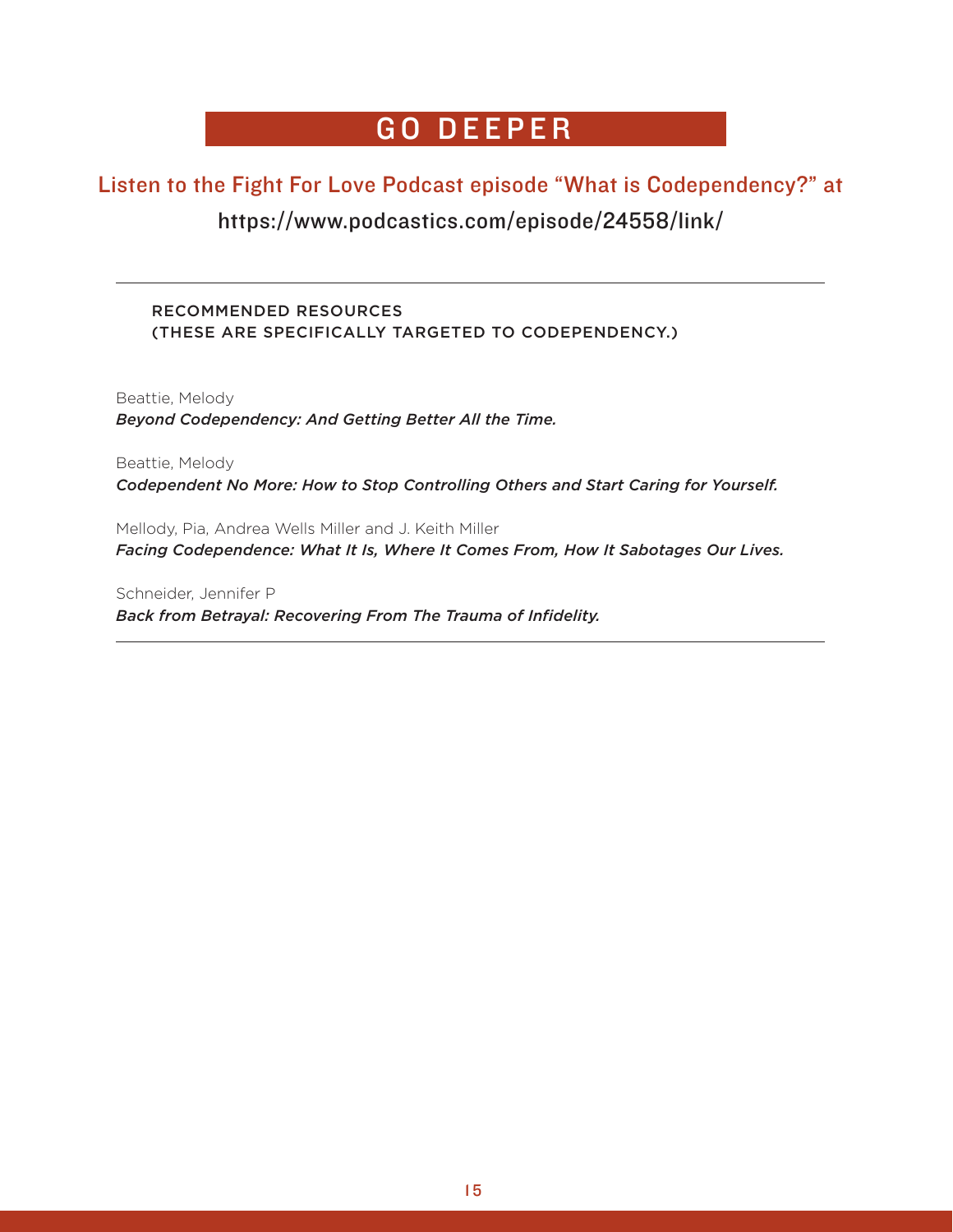### BENEFITS OF FIGHTING FOR LOVE CHAPTERS 7-8

#### CHAPTER 8: BRINGING LIGHT TO THE CHURCH'S FIGHT (PAGES 125-144)

This chapter highlights the current trajectory of our pornified society—where an entire generation is being sexually conditioned to be aroused by what they see in violent porn. The fact that more than 50 percent of Christian couples are struggling with porn affects the Church's ability to be "salt and light" to our broken world. Readers are given a vision of how a church can foster a culture of transparency and a community of healing—where Christians can be honest about their brokenness and their need for God. A church where God is glorified, not just for the miracles of thousands of years ago, but for ones He is doing in people's marriages every day.

*Despite the incomprehensible gift of grace I have been given, I would still prefer to downplay exactly why I need it. Basing my sense of self-worth on what Jesus did for me, rather than from what I do, is a constant struggle. Being transparent and vulnerable in a judgmental world is an*  act of faith. My spirit desperately wants to please God by being faithful, but my flesh craves the *approval of other people (page 135).*

*.*

*.*

What are your biggest fears about people finding out about your husband's struggle with porn?

*When we come out into the light and own our sin before the watching world, we are showing them that*  it's safe to come out of hiding when it comes to God. We can repent, because we actually believe the *payment is covered and healing is in our future. We are saying to the world that God is worth more to us than our reputation, and we have faith that He can actually change us (page 138)!*

What do you feel when you see other people's lives and relationships not just restored but transformed? Do you believe God is capable of doing that in your situation?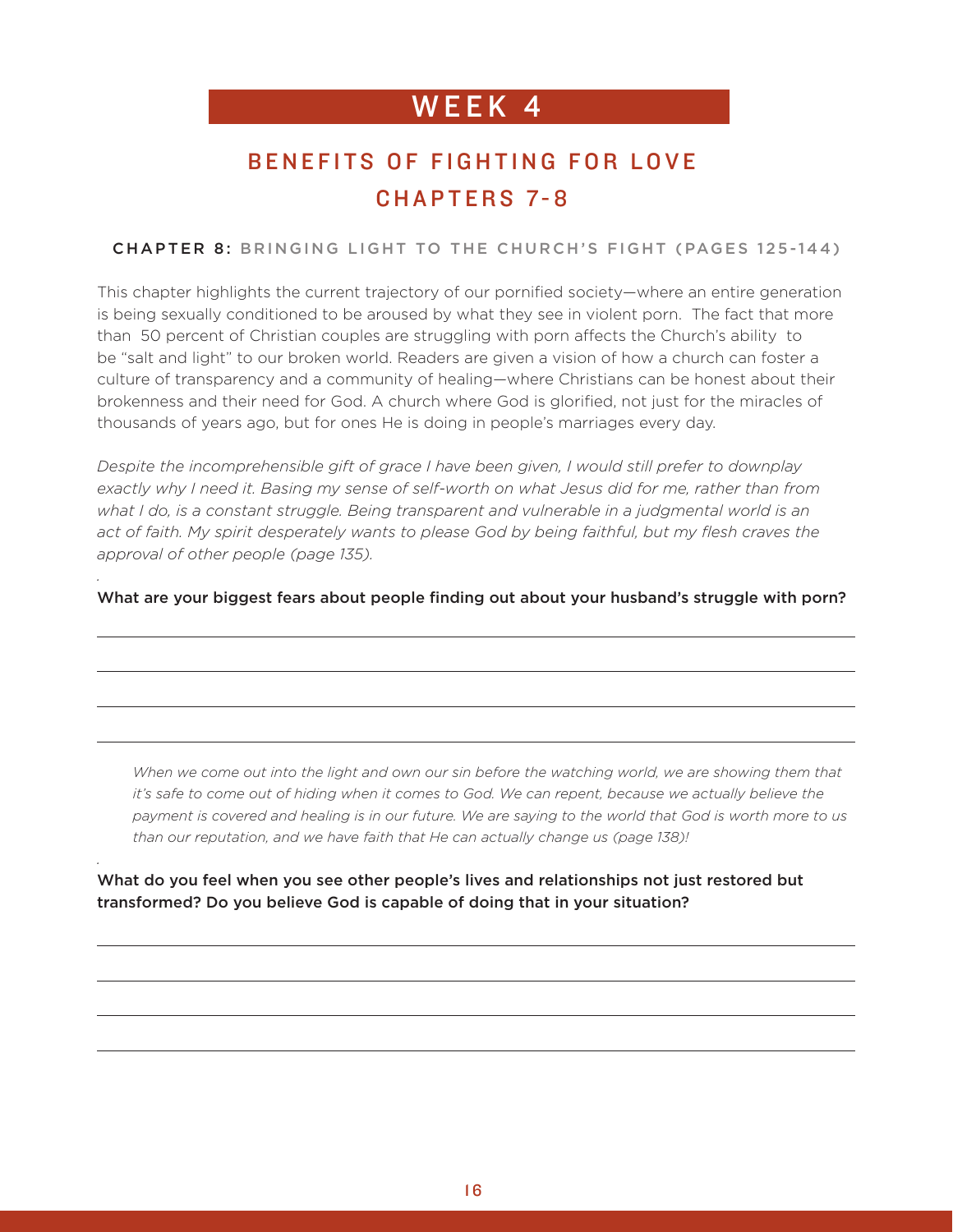*If all Christians were actually living according to the Bible, porn addiction wouldn't even exist in the church. Addiction is thriving because our performance-based façade keeps us isolated and secretive, making the ground extra fertile. If a person did look at porn, they'd confess it straight away, so that the desire wouldn't be able to take root and turn into a habit. For "everything exposed by the light becomes visible—and everything that is illuminated becomes a light" (Eph. 5:13, NIV), (page 143).*

#### What steps could be taken in your church to help break the shame around the issue of porn addiction?

### GO DEEPER

#### RECOMMENDED RESOURCES

Pure Desire Ministries www.puredesire.org

Faithful and True www.faithfulandtrue.com

Pure Life Ministries www.purelifeministries.org

Proven Men www.provenmen.org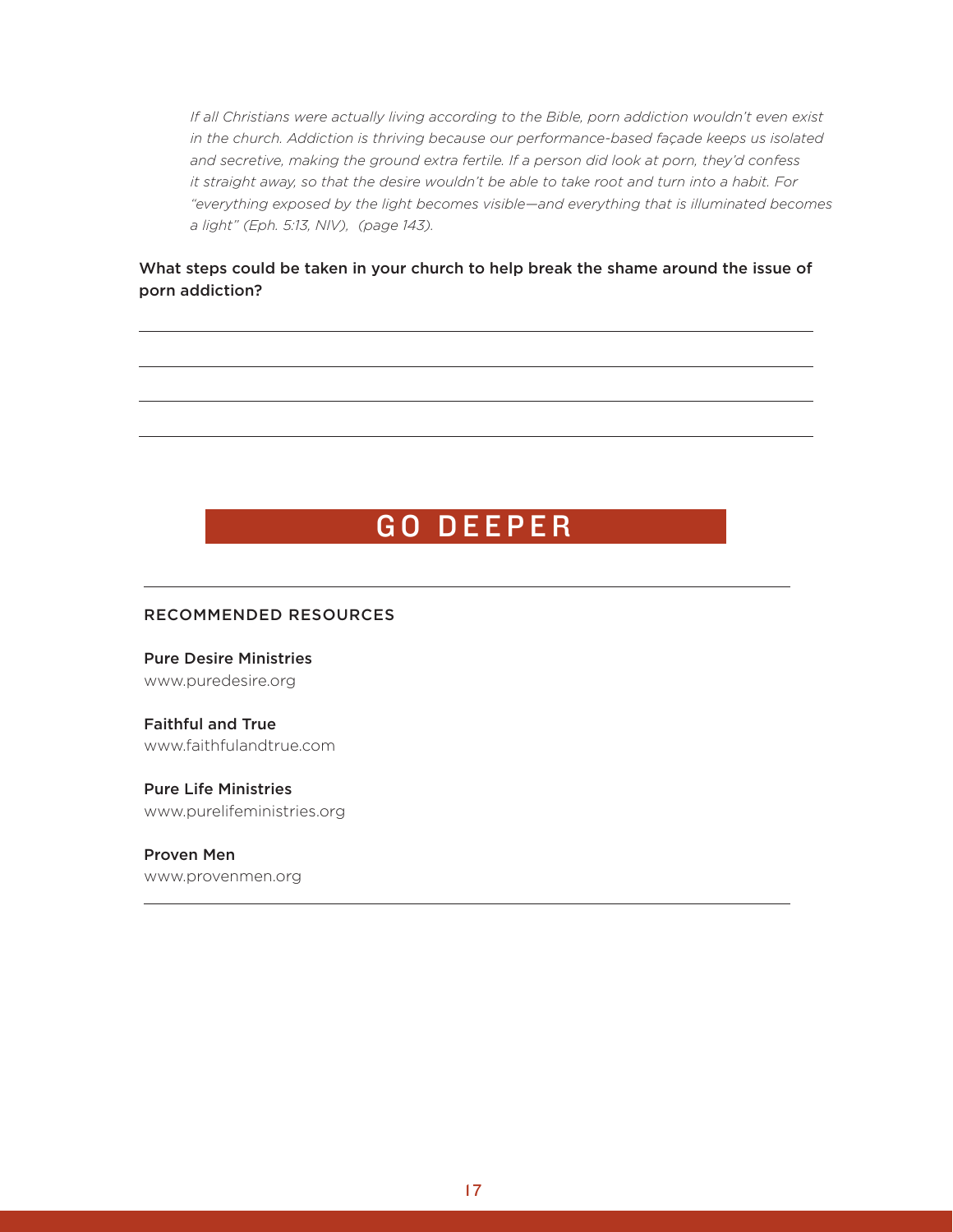### HELPING OTHERS FIGHT FOR LOVE CHAPTERS 9-10

CHAPTER 9: WOMEN WHO STRUGGLE WITH PORN (PAGES 145-160)

This chapter discredits the widely held assumption that Christian girls and women don't get addicted to porn. Using testimonies and the latest research studies to break the shame, it explores the reasons how and why women are now the fastest-growing user group of porn.

How hard do you think it would be for a woman to come forward with her own struggle with porn addiction?

What do you think would make it easier for women to come forward?

Which parts of this chapter did you find most interesting?

*.*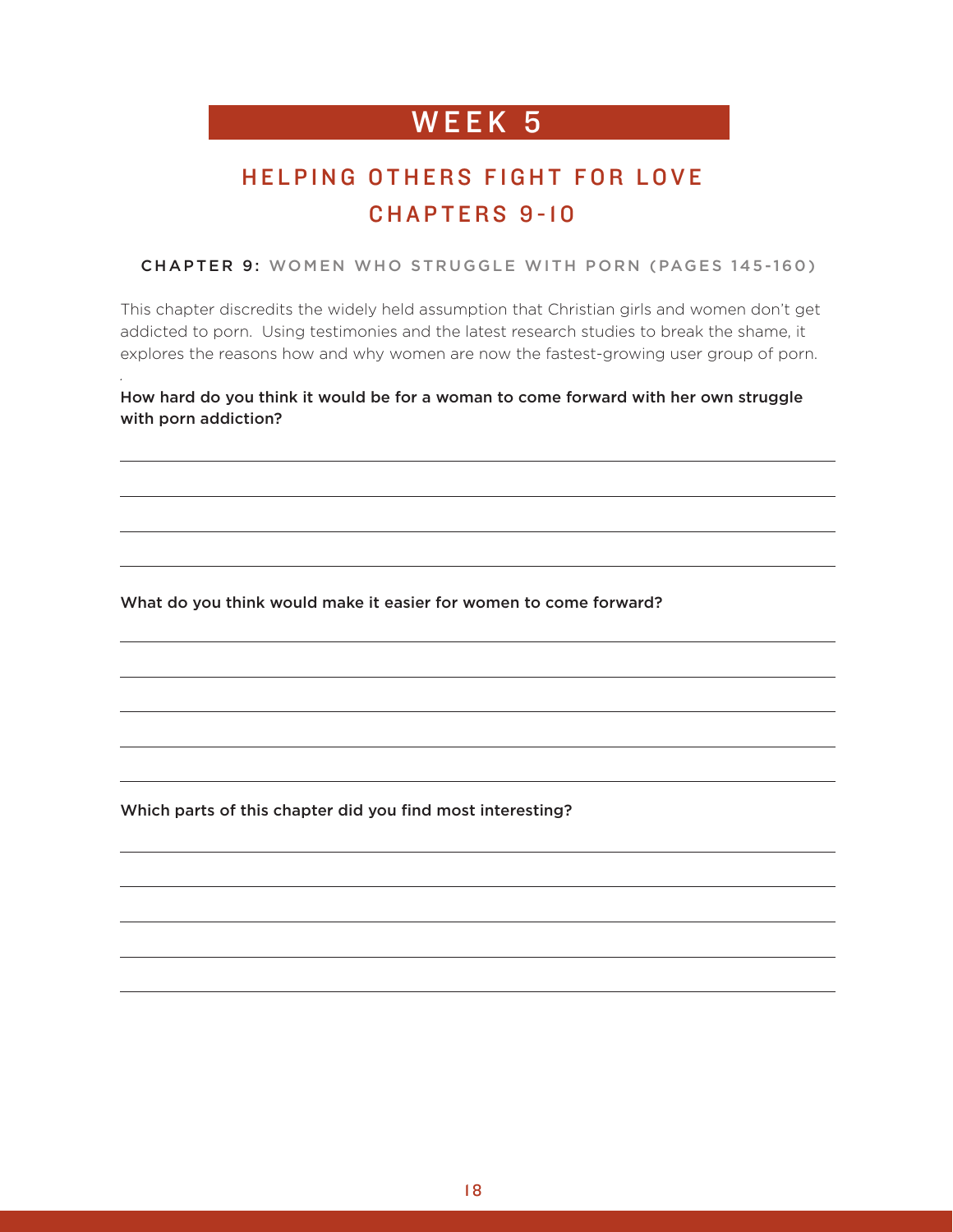What practical steps need to be taken to provide support for women who struggle with porn at your church?

# GO DEEPER

TAKE THIS FREE ONLINE TEST TO SEE IF YOU ARE ADDICTED TO PORNOGRAPHY

http://resolvetherapy.org/sex-addiction-quiz/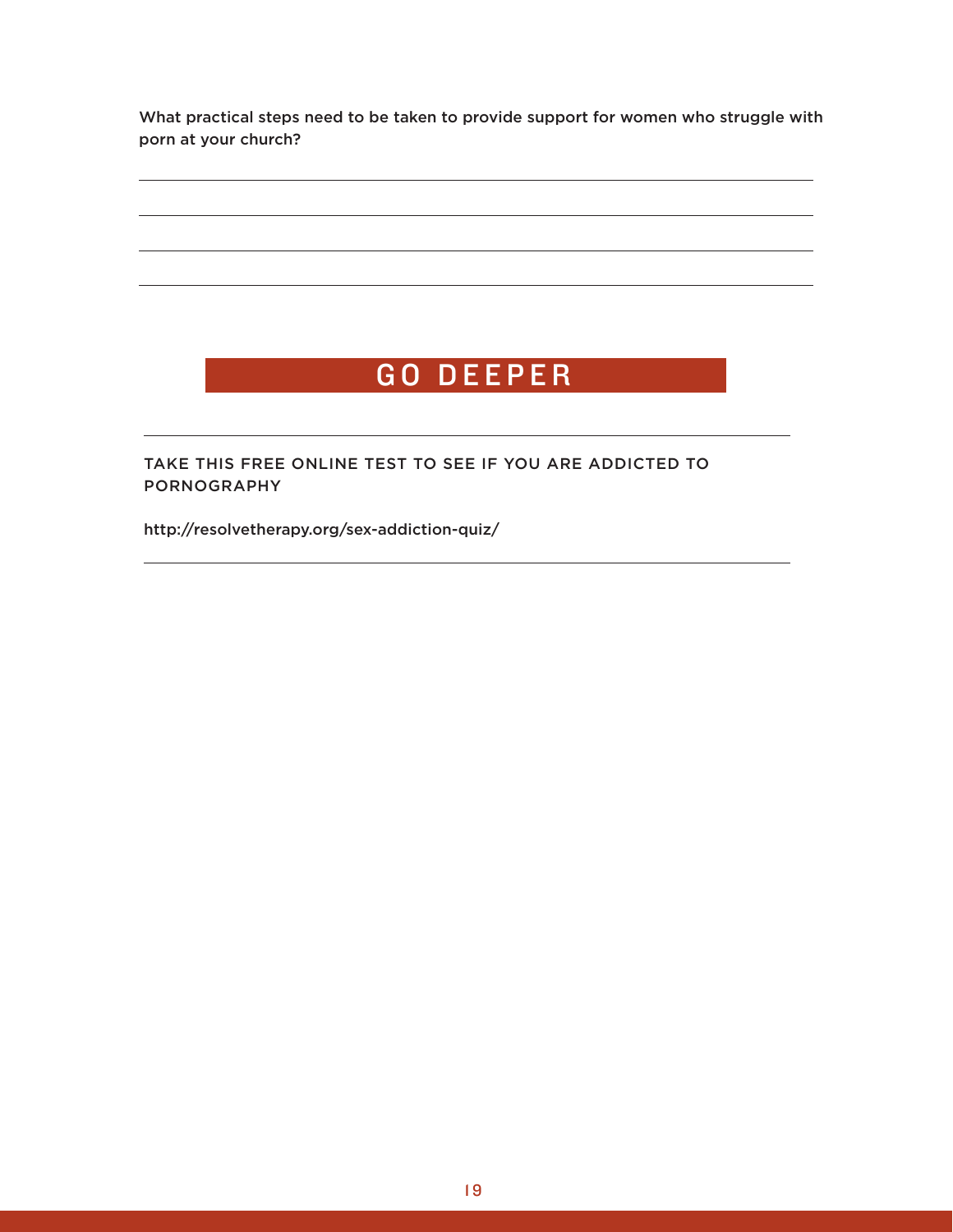### HELPING OTHERS FIGHT FOR LOVE CHAPTERS 9-10

#### CHAPTER 10: PORN-PROOFING YOUR KIDS (PAGES 161-180)

This chapter tackles the uncomfortable topic of raising kids in a household full of secondhand porn. It also explains how children and teens are particularly susceptible to becoming addicted to porn themselves and what implications this has on their sexual, social, emotional, and cognitive development. This chapter ends with practical advice on how to externally block porn on devices, how to create an internal filter within your child, and also what to do if you suspect that your child is addicted

#### What feelings did this chapter bring up for you?

*.*

What practical steps are you going to take to protect your child?

What is the single most powerful thing you can do to protect your kids from becoming addicted to porn?